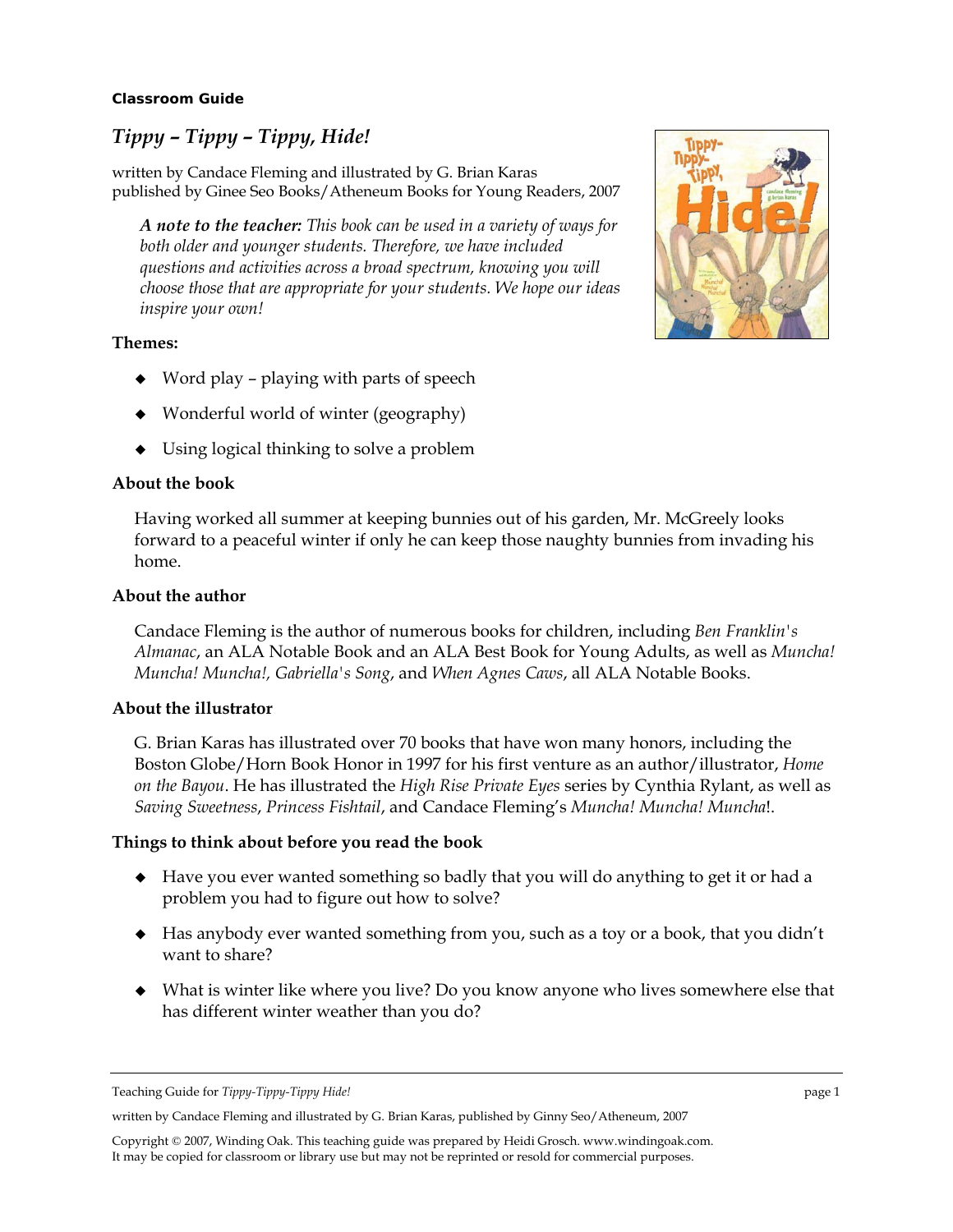# *Word Play – playing with parts of speech*

## **The Alliteration Game**

## **Curriculum Connections**

Language arts, alliteration, parts of speech, vocabulary

Alliteration occurs when two or more words near each other in a sentence repeat the same first letter. For example: Peter Piper picked a peck of pickled peppers.

See if you can find bits of alliteration in *Tippy-Tippy-Tippy, Hide!* You might give the class three of the examples listed below and see which others they can find.

- $\leftarrow$  Pesky pufftails
- $\blacklozenge$  Flipped up his footrest
- Three little bunnies, begging
- ◆ Tired but triumphant
- $\bullet$  Spring has sprung
- ◆ Snow shovel

## **CLASSROOM ACTIVITY**

- 1. Have the class get into a large circle; this can also be done in smaller groups.
- 2. The first person in the circle says their name, an adjective or word that describes them, and performs any action like an animal movement, a gesture, or something silly. For example: My name is Alice, I like apples" (the person might choose to wave).
- 3. Everyone repeats what she has done. "Apple Alice" (wave).
- 4. The second person introduces himself. "I'm Marvelous Marco" (the action is to jump).
- 5. Everyone says "Marvelous Marco" (jumps) and "Apple Alice" (wave).
- 6. This continues around the circle, each time adding a name, describing word, and action.

## **TAKING IT FURTHER**

Use tongue twisters to demonstrate alliteration. The following websites have examples of tongue twisters that work well in a classroom.

*http://volweb.utk.edu/Schools/bedford/harrisms/1allitera.htm*  tongue twisters for every letter of the alphabet using alliteration

*www.geocities.com/Athens/8136/tonguetwisters.html*  The tongue twister data base

*www.estcomp.ro/~cfg/twistersindex.html*  Tongue twisters from around the world

## **FOR OLDER OR MORE ADVANCED STUDENTS**

Have them write their own tongue twisters to share with the class.

written by Candace Fleming and illustrated by G. Brian Karas, published by Ginny Seo/Atheneum, 2007

Teaching Guide for *Tippy-Tippy-Tippy Hide!* page 2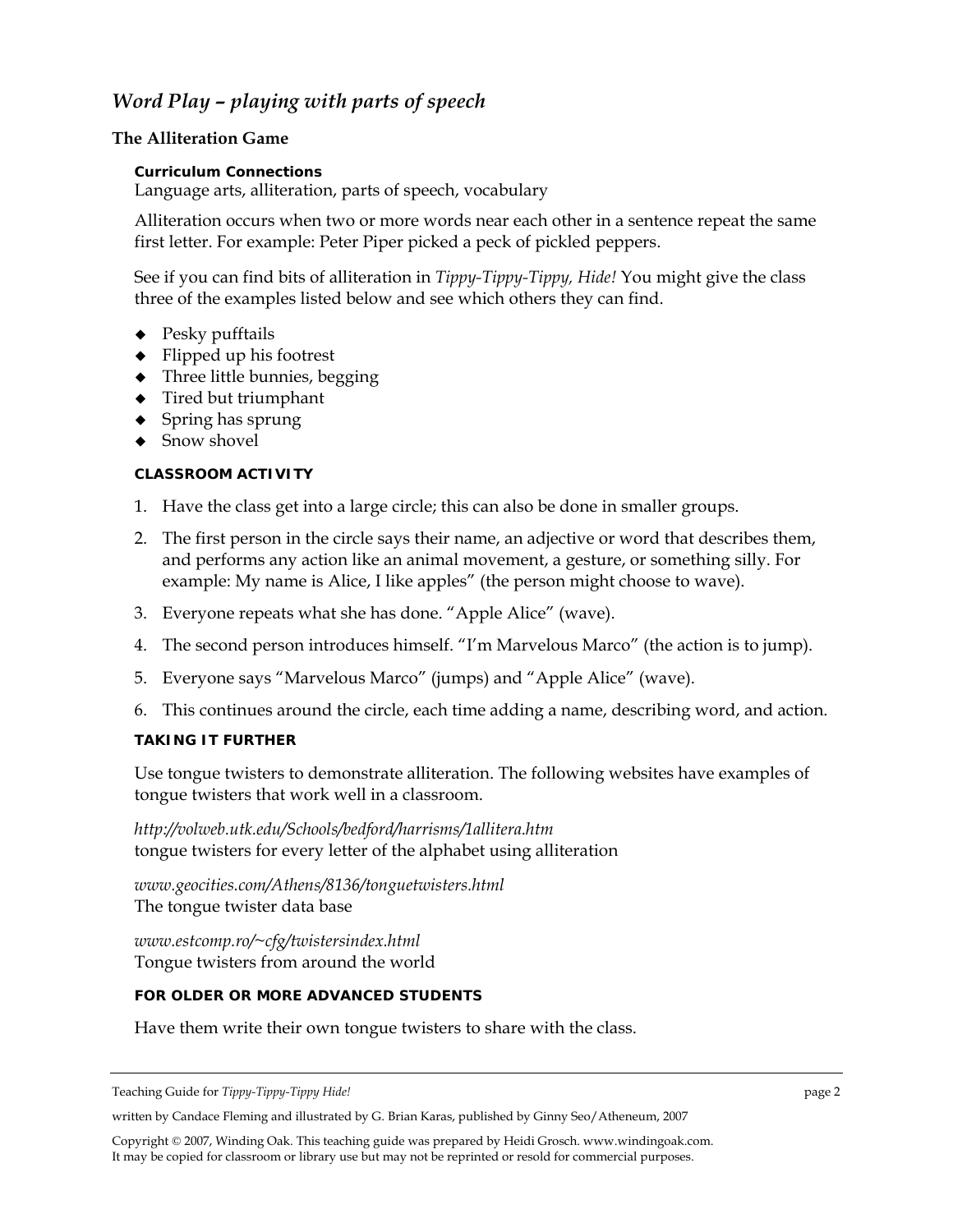## *Building a story with nouns and adjectives*

### **Curriculum Connections**

Putting a story together, creating character, adding depth to a story, group dynamics

## **Supply List**

Colored cardstock or index cards, containers to hold them, pencils, paper

An adjective is a word that describes or changes another person or thing in the sentence.

See if you can find examples of describing words in *Tippy-Tippy-Tippy, Hide!* Another option is to give the class three of the examples listed below and see which others they can find.

- Chill wind
- Naughty wigglenoses
- Fluffy pillow
- $\bullet$  Sooty paw print
- Thick snow
- Infuriating flopears
- Wily twitchwhiskers
- $\blacklozenge$  Tiny, new leaves
- ◆ Tender, young shoots
- Fresh, green sprouts

### **CLASSROOM ACTIVITY**

- 1. Brainstorm a list of adjectives or describing words as a class. Give a few examples to get them started, perhaps some from *Tippy-Tippy-Tippy, Hide!* listed above. Write each word on a notecard and put them all into a basket.
- 2. Next, brainstorm a list of nouns (person, place, thing or idea) as a class. Write them on a different color of notecard and put them into a second basket.
- 3. Have the class break into small groups. Each group selects one noun and two adjectives/describing words from the baskets.
- 4. Using the selected words, have each small group create a character and a story. They can act it out or make simple puppets.
- 5. Younger students could draw a picture of that character instead. For example, if the words selected were "rabbit," "purple," and "mad," the student could draw a picture of a mad purple rabbit.
- 6. During the creative process, have the students ask each other questions. "Why is the rabbit mad?" "Why is the rabbit purple?" etc … This will help them better imagine the details of their story or picture.

## **TAKING IT FURTHER**

For older or more advanced students, you can add verbs and setting to the brainstormed lists. Their assignment is to select one card from each basket (one noun, one setting, one verb, and one adjective) and write a story.

Teaching Guide for *Tippy-Tippy-Tippy Hide!* page 3

written by Candace Fleming and illustrated by G. Brian Karas, published by Ginny Seo/Atheneum, 2007

Copyright © 2007, Winding Oak. This teaching guide was prepared by Heidi Grosch. www.windingoak.com. It may be copied for classroom or library use but may not be reprinted or resold for commercial purposes.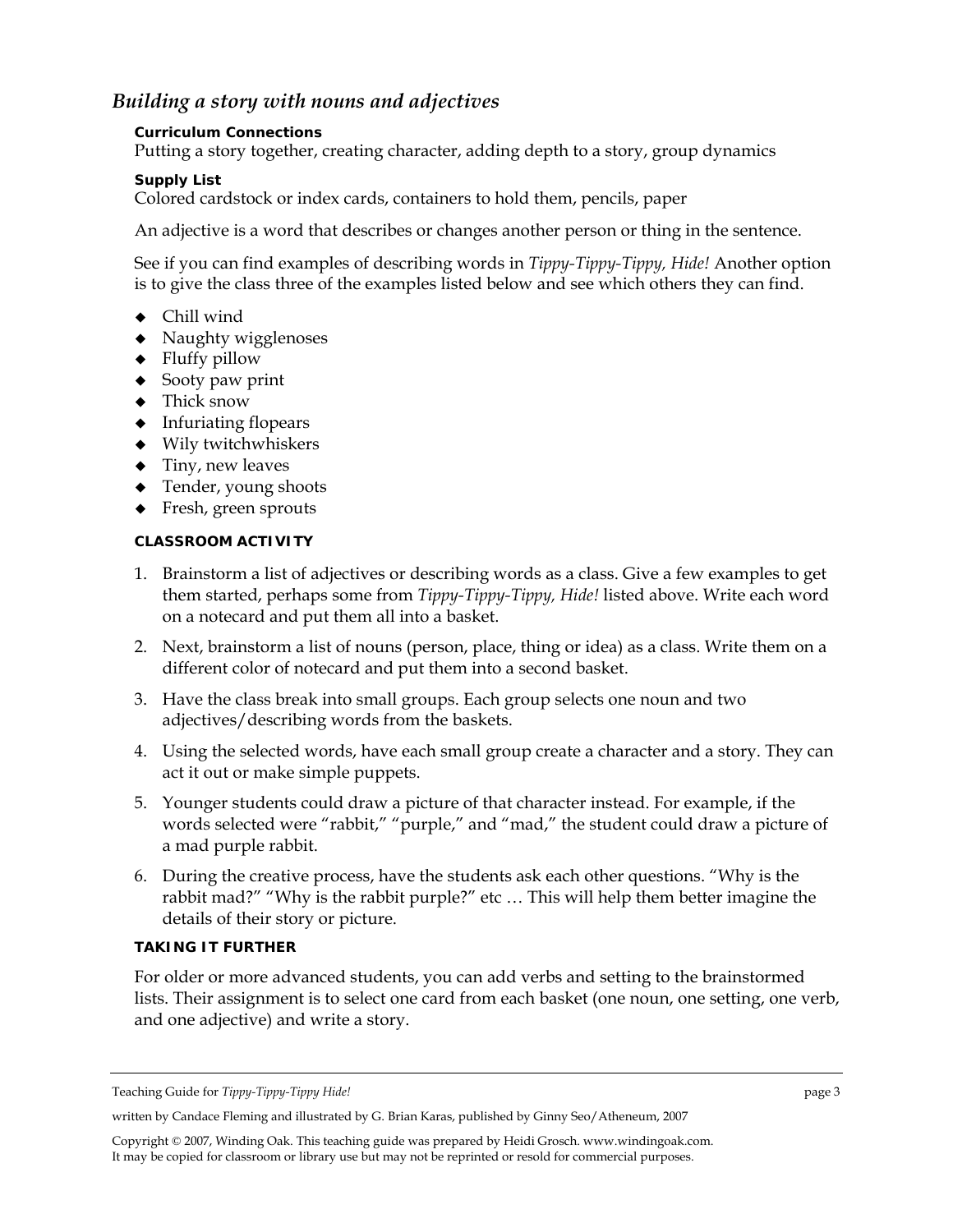## *Geography: the wonderful world of winter*

#### **Curriculum connections**

Geography, simile/metaphor, adjective use, science

*Winter was coming, and Mr. McGreely was getting ready. Down went his hammock. Up went his storm windows. Out went his snow shovel. In went his garden hose.* 

#### **PREPARING FOR WINTER IN THE NORTH**

For younger students:

 Divide the class into teams and give them each a pile of winter clothing (long underwear, hat, scarf, wool socks, winter boots, mittens). One person on each team is the "model," the rest are the dressers. Send the model to one side of the room, the rest of the team with the clothing pile to the other. Each team has to carry an article of clothing to the model, one piece at a time, and put it on them. The first team to get their model dressed wins.

Options for all ages:

- Ask your students "what do you do to get ready for winter?" Have them draw a picture of some the things they need for winter. For older or more advanced students, have them describe the things in detail. For example, "my warm wooly socks that scratch my skin like pine needles" or "the blue striped hat my grandma made out of leftover wool."
- What are adjectives that describe winter? Concentrate on using all the senses. For older or more advanced students, this is a good way to introduce them to simile and metaphor. For example, have the students close their eyes and listen to sounds (i.e., clapping hands or scrunching paper). What does that sound remind them of? Pass around bottles with liquids or powders (vanilla, vinegar, cinnamon). Have the students smell each one and write down not what they think the scent IS, but how it makes them FEEL.

## **WINTER IS DIFFERENT ALL OVER THE WORLD**

#### **Supply list**

Globe or maps, winter clothing, tactile objects

- Look at a globe and find your location. Talk about the equator and the North and South Poles. The closer you are to the equator, the warmer winter will be. The closer you are to one of the poles, the colder winter will be. Talk about the Northern and Southern hemispheres. December is winter in the northern hemisphere but summer weather in the southern hemisphere. Why? Where in the world do you think *Tippy-Tippy-Tippy, Hide!* might be taking place?
- For older or more advanced students, you can discuss latitude and longitude as well. Give them a number of locations around the world and have them find those locations on a map. You can also give the students a list of countries or cities and show them how to find the approximate latitude and longitude for each.

written by Candace Fleming and illustrated by G. Brian Karas, published by Ginny Seo/Atheneum, 2007

Teaching Guide for *Tippy-Tippy-Tippy Hide!* page 4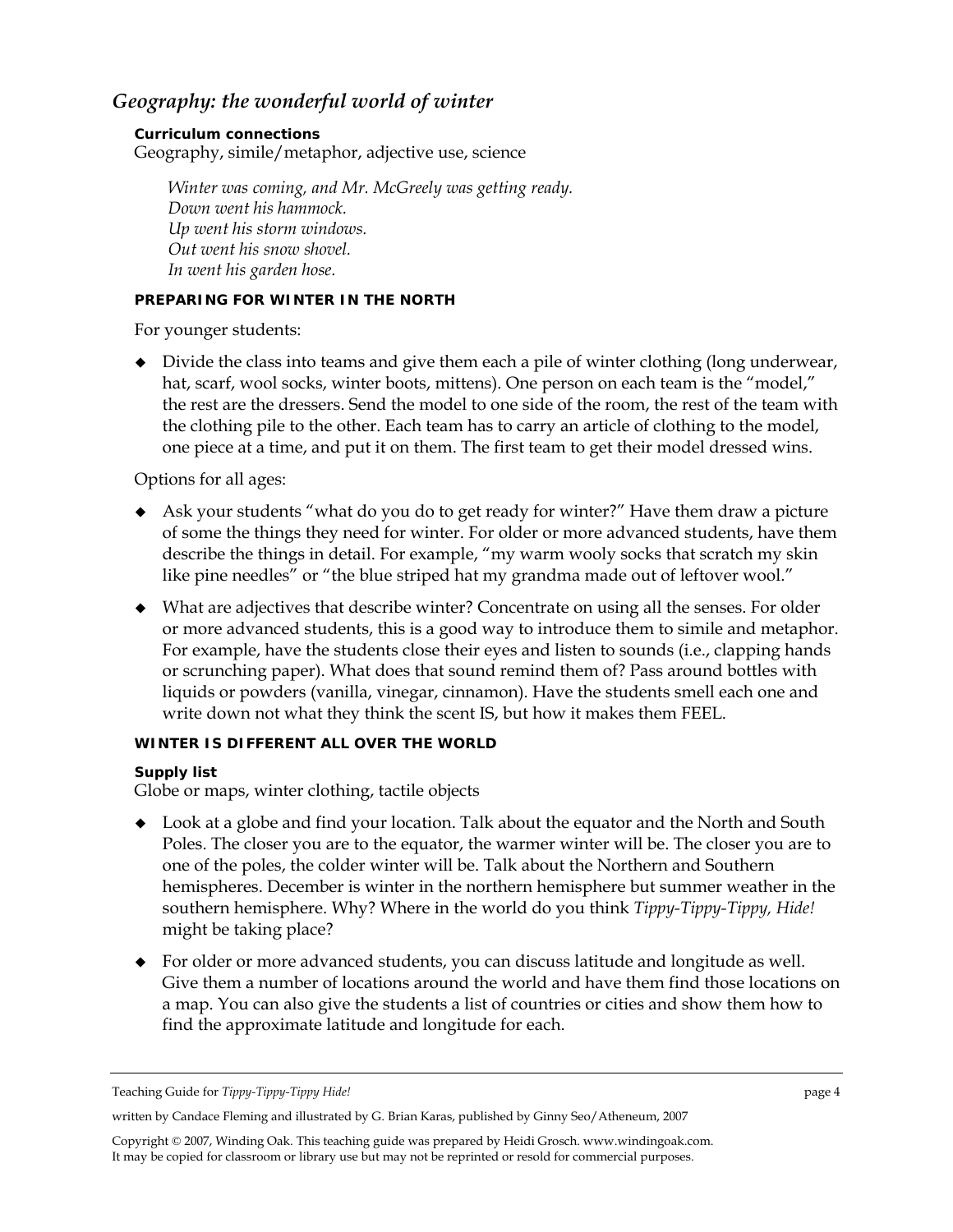# *Using logical thinking to solve a problem*

*Tippy-tippy-tippy wiggle. Through the mail slot. Tippy-jiggle. Three little bunnies, cozy inside. Now, tippy-tippy-tippy, hide!* 

## **A LITTLE ABOUT MAZES AND HOW THEY TIE IN WITH THE BOOK**

Mazes have been around for more than 4,000 years but early mazes were called labyrinths. In a labyrinth, there is only one continuous pathway to reach the center. In the 17th century, English kings and queens began to use mazes as amusement parks. Tall hedges prevented participants from seeing the exit. In a maze not all paths were continuous. Some led to dead ends, requiring the participant to turn around and try another route.

In *Tippy-Tippy-Tippy, Hide!* the bunnies' efforts to get into the house are continuously foiled by Mr. McGreely and they are forced to find another way in.

### **A CLASSROOM ACTIVITY**

**Curriculum connections**  Problem solving, mathematics

#### **Supply list**

Paper, crayons or markers, ruler

Print a copy of a maze and have the students try to find their way out. For older or more advanced students, have them create their own maze.

- 1. Draw a shape on a piece of paper. Draw the shape again so the lines parallel each other. (We're using a solid line to make this easier to see.)
- 2. For younger children have them create a single path. Think of a theme and decorate the paper accordingly (i.e., If the theme is the ocean, draw pictures of fish and have a start and end that are appropriate).
- 3. For older or more advanced students, draw two shapes on top of each other. Draw shapes in the same color to make more challenging (the shapes are different colors here to demonstrate the process).





Teaching Guide for *Tippy-Tippy-Tippy Hide!* page 5

written by Candace Fleming and illustrated by G. Brian Karas, published by Ginny Seo/Atheneum, 2007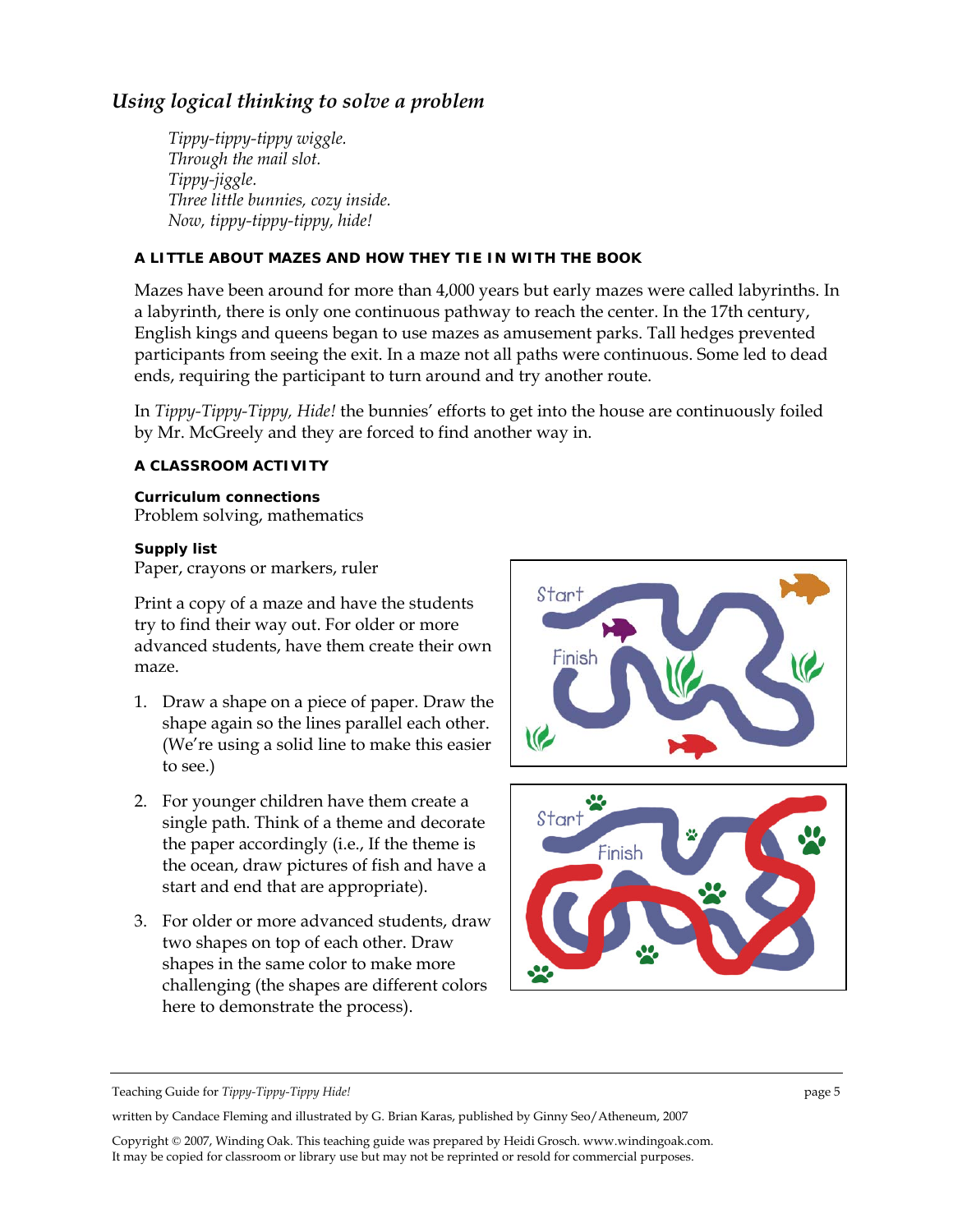4. Erase the lines from the first shape (blue shape) that interfere with the second (red shape) so there is a continuous path (the second red shape) and a path that stops and starts (the blue first shape).

#### **PRINTABLE MAZES**

www.printactivities.com/Mazes.html

www.coloring-page.net/activity/maze.html

www.nationalgeographic.com/ngkids/0108/maze

#### **INSTRUCTIONS ON DRAWING MAZES**

www.amazeingart.com/maze-faqs/draw-mazes.html



written by Candace Fleming and illustrated by G. Brian Karas, published by Ginny Seo/Atheneum, 2007

Teaching Guide for *Tippy-Tippy-Tippy Hide!* page 6